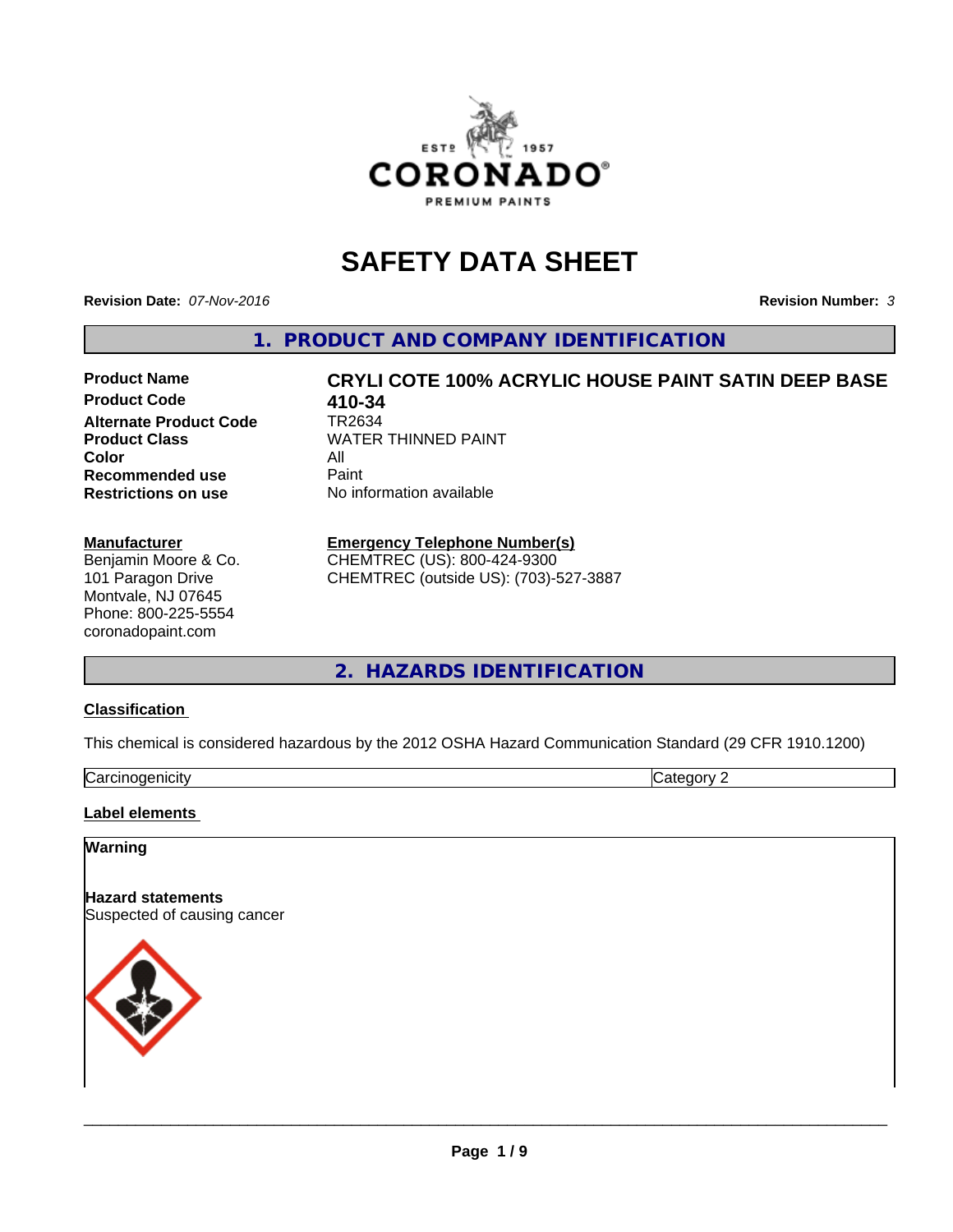#### **Appearance** liquid **Contract Contract Contract Contract Contract Contract Contract Contract Contract Contract Contract Contract Contract Contract Contract Contract Contract Contract Contract Contract Contract Contract Con**

#### **Precautionary Statements - Prevention**

Obtain special instructions before use Do not handle until all safety precautions have been read and understood Use personal protective equipment as required

#### **Precautionary Statements - Response**

If exposed or concerned get medical attention

#### **Precautionary Statements - Storage**

Store locked up

#### **Precautionary Statements - Disposal**

Dispose of contents/container to an approved waste disposal plant

#### **Hazards not otherwise classified (HNOC)**

Not Applicable

#### **Other information**

No information available

## **3. COMPOSITION INFORMATION ON COMPONENTS**

\_\_\_\_\_\_\_\_\_\_\_\_\_\_\_\_\_\_\_\_\_\_\_\_\_\_\_\_\_\_\_\_\_\_\_\_\_\_\_\_\_\_\_\_\_\_\_\_\_\_\_\_\_\_\_\_\_\_\_\_\_\_\_\_\_\_\_\_\_\_\_\_\_\_\_\_\_\_\_\_\_\_\_\_\_\_\_\_\_\_\_\_\_

| <b>Chemical Name</b>                                                         | <b>CAS-No</b> | Weight % (max) |
|------------------------------------------------------------------------------|---------------|----------------|
| Titanium dioxide                                                             | 13463-67-7    | 10             |
| Kaolin                                                                       | 1332-58-7     |                |
| Zinc oxide                                                                   | 1314-13-2     |                |
| Propanoic acid, 2-methyl-, monoester with<br>2,2,4-trimethyl-1,3-pentanediol | 25265-77-4    |                |
| Sodium C14-C16 olefin sulfonate                                              | 68439-57-6    | 0.5            |
| Urea, N-(3,4-dichlorophenyl)-N,N-dimethyl-                                   | 330-54-1      | 0.5            |

## **4. FIRST AID MEASURES General Advice** No hazards which require special first aid measures. **Eye Contact Rinse thoroughly with plenty of water for at least 15 minutes and consult a** physician. **Skin Contact** Wash off immediately with soap and plenty of water removing all contaminated clothes and shoes. **Inhalation** Move to fresh air. If symptoms persist, call a physician. **Ingestion Exame Clean mouth with water and afterwards drink plenty of water. Consult a physician** if necessary. **Most Important Symptoms/Effects** None known. **Notes To Physician** Treat symptomatically.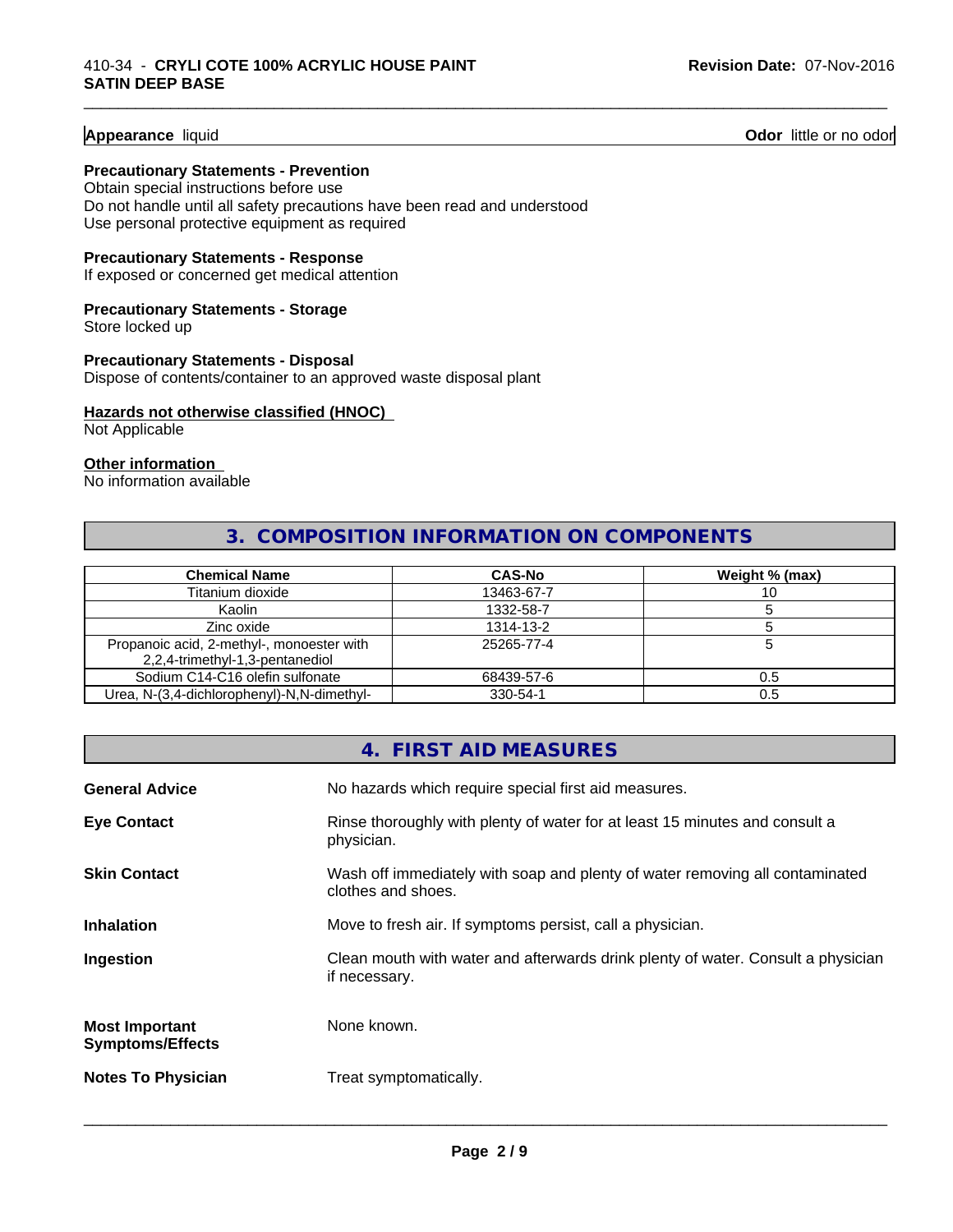## **5. FIRE-FIGHTING MEASURES**

\_\_\_\_\_\_\_\_\_\_\_\_\_\_\_\_\_\_\_\_\_\_\_\_\_\_\_\_\_\_\_\_\_\_\_\_\_\_\_\_\_\_\_\_\_\_\_\_\_\_\_\_\_\_\_\_\_\_\_\_\_\_\_\_\_\_\_\_\_\_\_\_\_\_\_\_\_\_\_\_\_\_\_\_\_\_\_\_\_\_\_\_\_

| <b>Suitable Extinguishing Media</b>                                                          | Use extinguishing measures that are appropriate to local<br>circumstances and the surrounding environment.                                   |
|----------------------------------------------------------------------------------------------|----------------------------------------------------------------------------------------------------------------------------------------------|
| <b>Protective Equipment And Precautions For</b><br><b>Firefighters</b>                       | As in any fire, wear self-contained breathing apparatus<br>pressure-demand, MSHA/NIOSH (approved or equivalent)<br>and full protective gear. |
| <b>Specific Hazards Arising From The Chemical</b>                                            | Closed containers may rupture if exposed to fire or<br>extreme heat.                                                                         |
| <b>Sensitivity To Mechanical Impact</b>                                                      | No.                                                                                                                                          |
| <b>Sensitivity To Static Discharge</b>                                                       | No.                                                                                                                                          |
| <b>Flash Point Data</b><br>Flash Point (°F)<br>Flash Point (°C)<br><b>Flash Point Method</b> | Not applicable<br>Not applicable<br>Not applicable                                                                                           |
| <b>Flammability Limits In Air</b>                                                            |                                                                                                                                              |
| <b>Lower Explosion Limit</b><br><b>Upper Explosion Limit</b>                                 | Not applicable<br>Not applicable                                                                                                             |
| Flammability: 0<br><b>NFPA</b><br>Health: 1                                                  | Instability: 0<br>Special: Not Applicable                                                                                                    |
| <b>NFPA Legend</b><br>0 - Not Hazardous<br>1 - Slightly                                      |                                                                                                                                              |

- 2 Moderate
- 3 High
- 4 Severe

*The ratings assigned are only suggested ratings, the contractor/employer has ultimate responsibilities for NFPA ratings where this system is used.*

*Additional information regarding the NFPA rating system is available from the National Fire Protection Agency (NFPA) at www.nfpa.org.*

#### **6. ACCIDENTAL RELEASE MEASURES**

| <b>Personal Precautions</b>                                                                                                         | Avoid contact with skin, eyes and clothing. Ensure adequate ventilation. |  |
|-------------------------------------------------------------------------------------------------------------------------------------|--------------------------------------------------------------------------|--|
| <b>Other Information</b>                                                                                                            | Prevent further leakage or spillage if safe to do so.                    |  |
| <b>Environmental Precautions</b>                                                                                                    | See Section 12 for additional Ecological Information.                    |  |
| Soak up with inert absorbent material. Sweep up and shovel into suitable<br><b>Methods For Clean-Up</b><br>containers for disposal. |                                                                          |  |
|                                                                                                                                     | 7. HANDLING AND STORAGE                                                  |  |
|                                                                                                                                     | .                                                                        |  |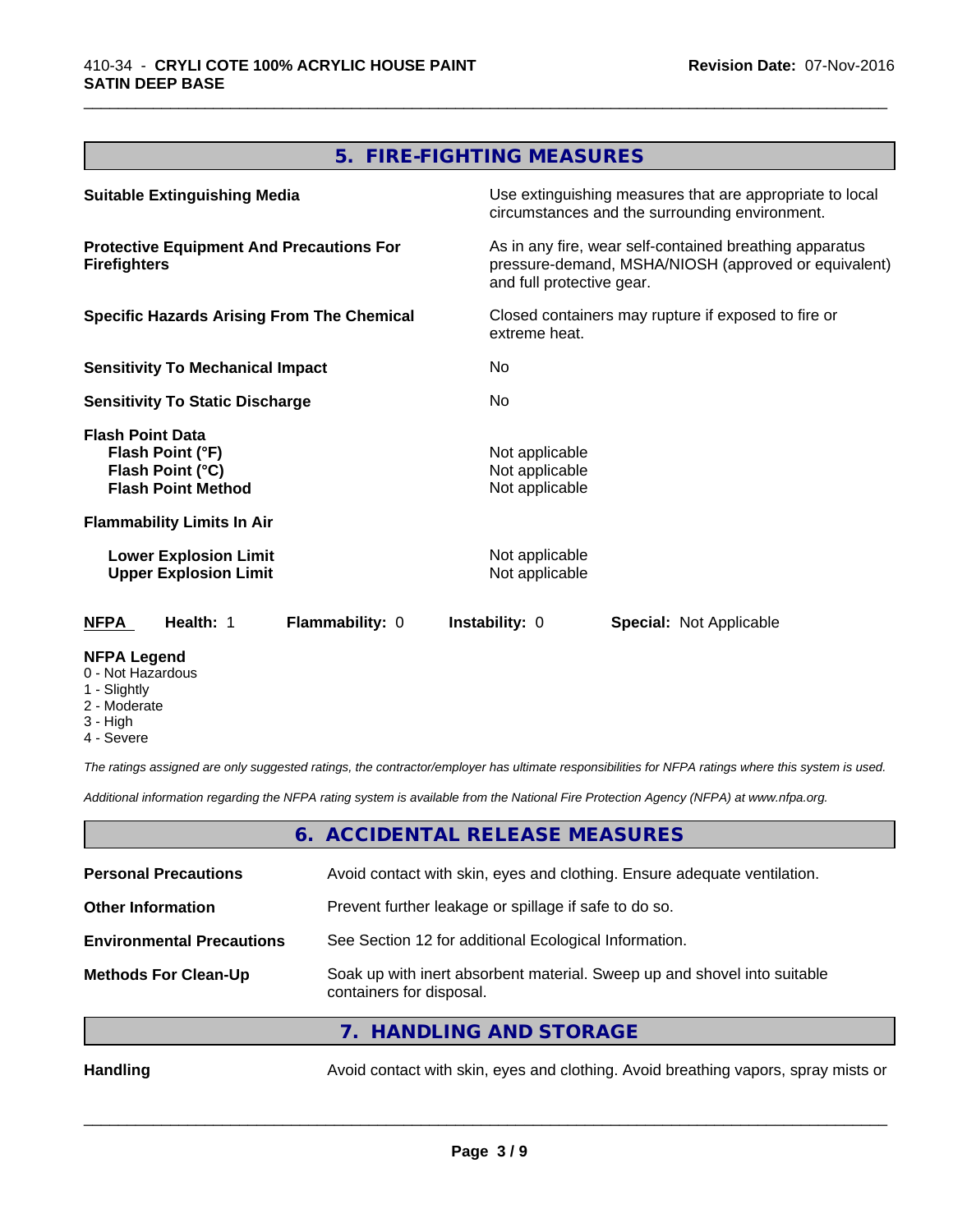sanding dust. In case of insufficient ventilation, wear suitable respiratory equipment.

\_\_\_\_\_\_\_\_\_\_\_\_\_\_\_\_\_\_\_\_\_\_\_\_\_\_\_\_\_\_\_\_\_\_\_\_\_\_\_\_\_\_\_\_\_\_\_\_\_\_\_\_\_\_\_\_\_\_\_\_\_\_\_\_\_\_\_\_\_\_\_\_\_\_\_\_\_\_\_\_\_\_\_\_\_\_\_\_\_\_\_\_\_

#### **Storage** Keep container tightly closed. Keep out of the reach of children.

**Incompatible Materials** No information available

## **8. EXPOSURE CONTROLS / PERSONAL PROTECTION**

#### **Exposure Limits**

| <b>Chemical Name</b>                       | <b>ACGIH</b>               | <b>OSHA</b>              |
|--------------------------------------------|----------------------------|--------------------------|
| Titanium dioxide                           | 10 mg/m $3$ - TWA          | 15 mg/m $3$ - TWA        |
| Kaolin                                     | $2 \text{ mg/m}^3$ - TWA   | 15 mg/m $3$ - TWA        |
|                                            |                            | $5 \text{ mg/m}^3$ - TWA |
| Zinc oxide                                 | $2 \text{ mg/m}^3$ - TWA   | $5 \text{ mg/m}^3$ - TWA |
|                                            | 10 mg/m $3$ - STEL         | 15 mg/m $3$ - TWA        |
| Urea, N-(3,4-dichlorophenyl)-N,N-dimethyl- | 10 mg/m <sup>3</sup> - TWA | N/E                      |

#### **Legend**

ACGIH - American Conference of Governmental Industrial Hygienists Exposure Limits OSHA - Occupational Safety & Health Administration Exposure Limits N/E - Not Established

**Engineering Measures** Ensure adequate ventilation, especially in confined areas.

| <b>Personal Protective Equipment</b> |                                                                                                                                     |
|--------------------------------------|-------------------------------------------------------------------------------------------------------------------------------------|
| <b>Eye/Face Protection</b>           | Safety glasses with side-shields.                                                                                                   |
| <b>Skin Protection</b>               | Protective gloves and impervious clothing.                                                                                          |
| <b>Respiratory Protection</b>        | In case of insufficient ventilation wear suitable respiratory equipment.                                                            |
| <b>Hygiene Measures</b>              | Avoid contact with skin, eyes and clothing. Remove and wash contaminated<br>clothing before re-use. Wash thoroughly after handling. |

#### **9. PHYSICAL AND CHEMICAL PROPERTIES**

| $10.15 - 10.25$<br>Density (Ibs/gal)<br><b>Specific Gravity</b><br>$1.22 - 1.24$<br>No information available<br>рH<br>No information available<br><b>Viscosity (cps)</b><br><b>Solubility</b><br>No information available<br>No information available<br><b>Water Solubility</b><br>No information available<br><b>Evaporation Rate</b><br><b>Vapor Pressure</b><br>No information available<br>No information available<br><b>Vapor Density</b><br>Wt. % Solids<br>45 - 55<br>Vol. % Solids<br>$35 - 45$<br>$45 - 55$<br>Wt. % Volatiles<br>$55 - 65$<br>Vol. % Volatiles<br>VOC Regulatory Limit (g/L)<br>< 100 |
|-------------------------------------------------------------------------------------------------------------------------------------------------------------------------------------------------------------------------------------------------------------------------------------------------------------------------------------------------------------------------------------------------------------------------------------------------------------------------------------------------------------------------------------------------------------------------------------------------------------------|
|-------------------------------------------------------------------------------------------------------------------------------------------------------------------------------------------------------------------------------------------------------------------------------------------------------------------------------------------------------------------------------------------------------------------------------------------------------------------------------------------------------------------------------------------------------------------------------------------------------------------|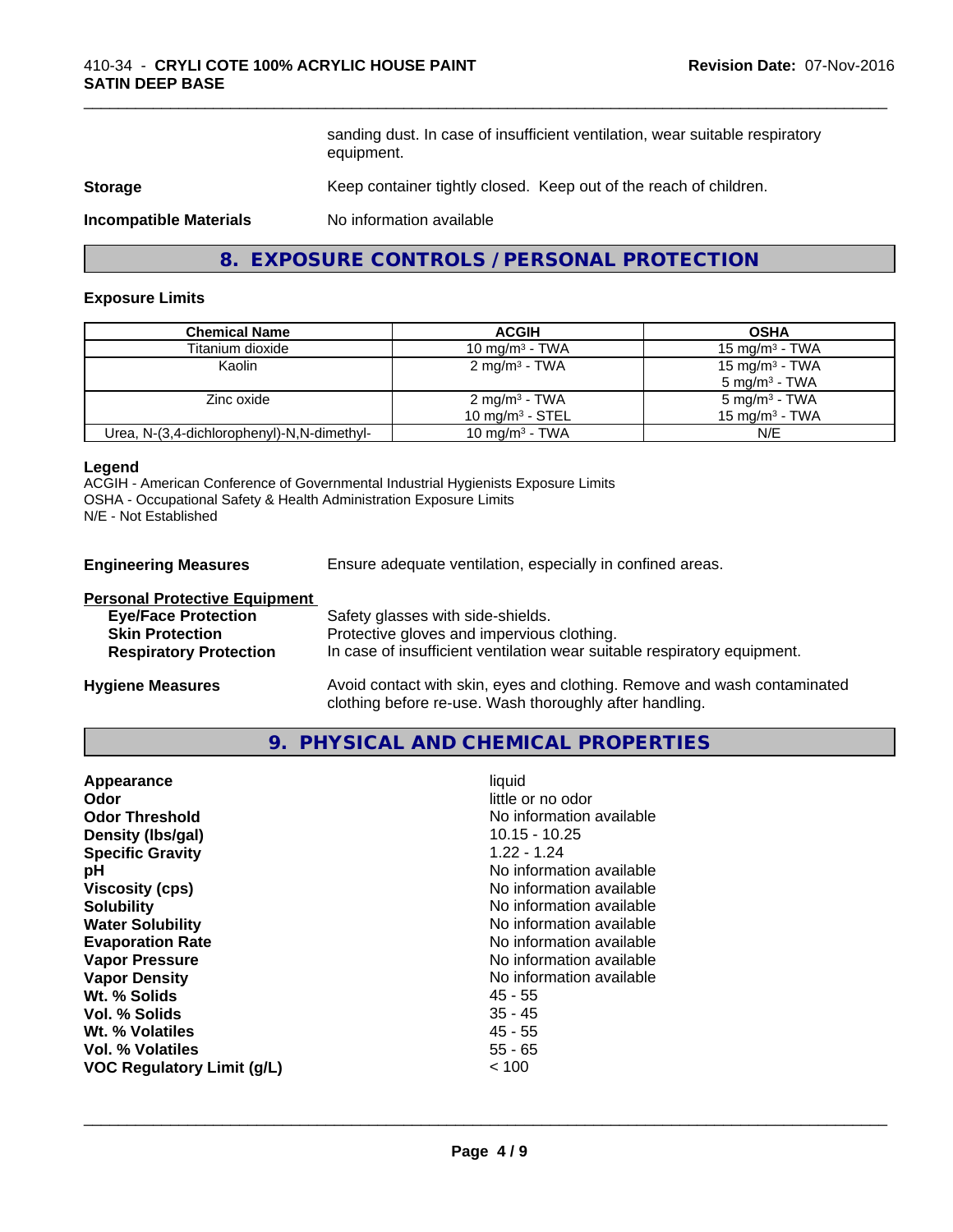**Boiling Point (°F)** 212 **Boiling Point (°C)** 100<br>**Freezing Point (°F)** 32 **Freezing Point (°F)** 32 **Freezing Point (°C)** 0 **Flash Point (°F)**<br> **Flash Point (°C)**<br> **Flash Point (°C)**<br> **C Flash Point (°C) Flash Point Method**<br> **Flammability (solid, gas)**<br>
Not applicable<br>
Not applicable **Flammability (solid, gas)** Not applicable Not applicable<br> **Upper Explosion Limit** Not applicable **Upper Explosion Limit Lower Explosion Limit**<br> **Autoignition Temperature (°F)**<br> **Autoignition Temperature (°F)**<br> **Autoignition Temperature (°F)**<br> **Autoignition Temperature (°F) Autoignition Temperature (°F) Autoignition Temperature (°C)** No information available **Decomposition Temperature (°F)**<br> **Decomposition Temperature (°C)** No information available<br>
No information available **Decomposition Temperature (°C) Partition Coefficient (n-octanol/water)** No information available

\_\_\_\_\_\_\_\_\_\_\_\_\_\_\_\_\_\_\_\_\_\_\_\_\_\_\_\_\_\_\_\_\_\_\_\_\_\_\_\_\_\_\_\_\_\_\_\_\_\_\_\_\_\_\_\_\_\_\_\_\_\_\_\_\_\_\_\_\_\_\_\_\_\_\_\_\_\_\_\_\_\_\_\_\_\_\_\_\_\_\_\_\_

## **10. STABILITY AND REACTIVITY**

| <b>Reactivity</b>                         | Not Applicable                           |
|-------------------------------------------|------------------------------------------|
| <b>Chemical Stability</b>                 | Stable under normal conditions.          |
| <b>Conditions To Avoid</b>                | Prevent from freezing.                   |
| <b>Incompatible Materials</b>             | No materials to be especially mentioned. |
| <b>Hazardous Decomposition Products</b>   | None under normal use.                   |
| <b>Possibility Of Hazardous Reactions</b> | None under normal conditions of use.     |

## **11. TOXICOLOGICAL INFORMATION**

| <b>Product Information</b> |
|----------------------------|
|----------------------------|

#### **Information on likely routes of exposure**

**Principal Routes of Exposure** Eye contact, skin contact and inhalation.

**Acute Toxicity** 

**Product Information** No information available

**Information on toxicological effects**

**Symptoms** No information available

#### **Delayed and immediate effects as well as chronic effects from short and long-term exposure**

| May cause slight irritation.                                                      |
|-----------------------------------------------------------------------------------|
| Substance may cause slight skin irritation. Prolonged or repeated contact may dry |
| skin and cause irritation.                                                        |
| May cause irritation of respiratory tract.                                        |
| Ingestion may cause gastrointestinal irritation, nausea, vomiting and diarrhea.   |
| No information available                                                          |
|                                                                                   |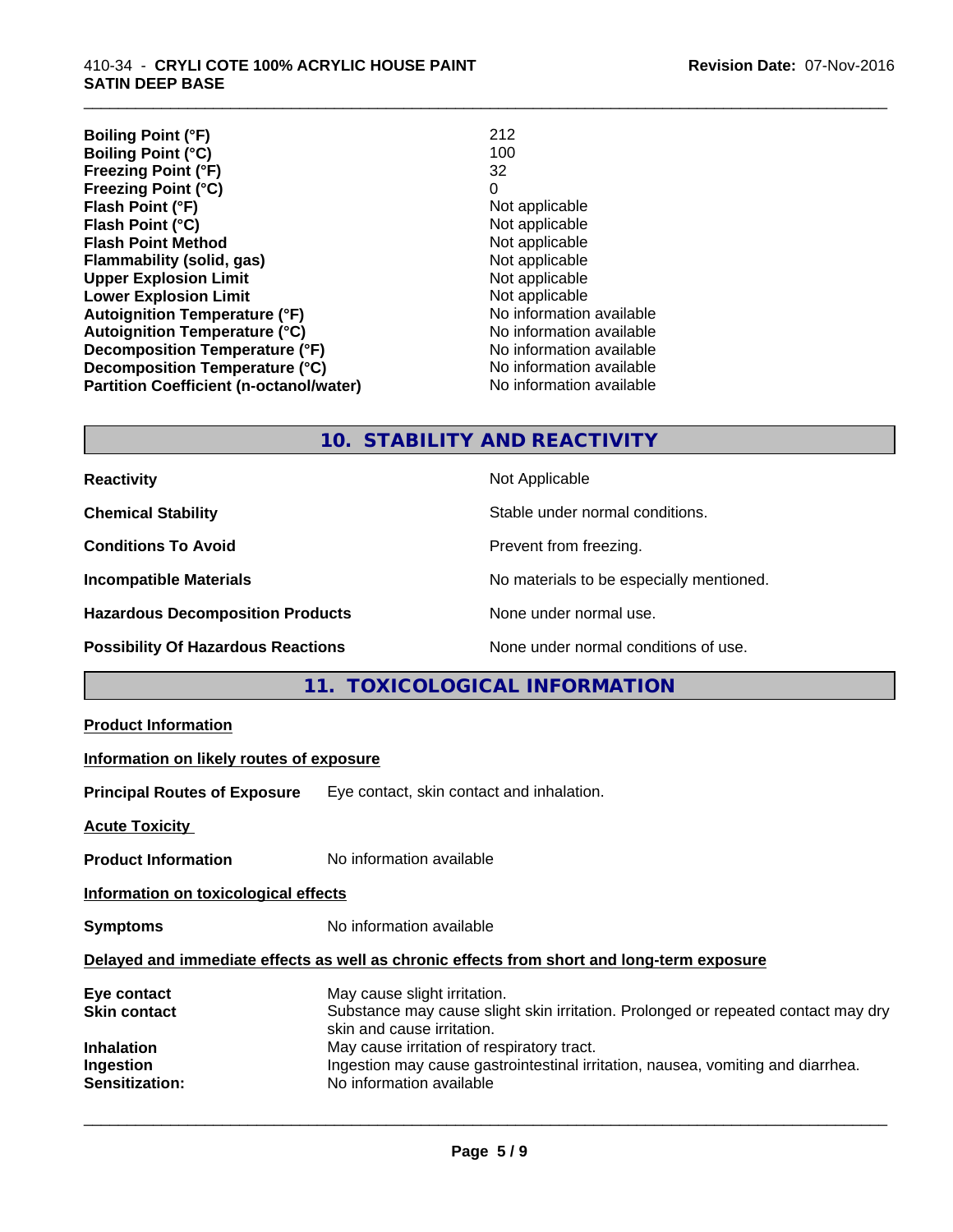| <b>Neurological Effects</b>     | No information available. |
|---------------------------------|---------------------------|
| <b>Mutagenic Effects</b>        | No information available. |
| <b>Reproductive Effects</b>     | No information available. |
| <b>Developmental Effects</b>    | No information available. |
| <b>Target Organ Effects</b>     | No information available. |
| <b>STOT - single exposure</b>   | No information available. |
| <b>STOT - repeated exposure</b> | No information available. |
| Other adverse effects           | No information available. |
| <b>Aspiration Hazard</b>        | No information available  |

#### **Numerical measures of toxicity**

#### **The following values are calculated based on chapter 3.1 of the GHS document**

| <b>ATEmix (oral)</b>   | 57598 mg/kg  |
|------------------------|--------------|
| <b>ATEmix (dermal)</b> | 547942 mg/kg |

#### **Component**

Titanium dioxide LD50 Oral: > 10000 mg/kg (Rat) Kaolin LD50 Oral: > 5000 mg/kg (Rat) Zinc oxide LD50 Oral: 5000 mg/kg (Rat) LC50 Inhalation (Dust):  $> 5700$  mg/m<sup>3</sup> (Rat, 4 hr.) Urea, N-(3,4-dichlorophenyl)-N,N-dimethyl- LD50 Oral: 1017 mg/kg (Rat) LD50 Dermal: > 5000 mg/kg (Rat)

#### **Carcinogenicity**

*The information below indicateswhether each agency has listed any ingredient as a carcinogen:.*

| <b>Chemical Name</b>     | <b>IARC</b>          | <b>NTP</b> | <b>OSHA Carcinogen</b> |
|--------------------------|----------------------|------------|------------------------|
|                          | 2B<br>Possible Human |            | Listed                 |
| .<br>dioxide<br>Titanium | Carcinogen           |            |                        |

\_\_\_\_\_\_\_\_\_\_\_\_\_\_\_\_\_\_\_\_\_\_\_\_\_\_\_\_\_\_\_\_\_\_\_\_\_\_\_\_\_\_\_\_\_\_\_\_\_\_\_\_\_\_\_\_\_\_\_\_\_\_\_\_\_\_\_\_\_\_\_\_\_\_\_\_\_\_\_\_\_\_\_\_\_\_\_\_\_\_\_\_\_

• Although IARC has classified titanium dioxide as possibly carcinogenic to humans (2B), their summary concludes: "No significant exposure to titanium dioxide is thought to occur during the use of products in which titanium dioxide is bound to other materials, such as paint."

#### **Legend**

IARC - International Agency for Research on Cancer NTP - National Toxicity Program OSHA - Occupational Safety & Health Administration

**12. ECOLOGICAL INFORMATION**

## **Ecotoxicity Effects**

The environmental impact of this product has not been fully investigated.

#### **Product Information**

## **Acute Toxicity to Fish**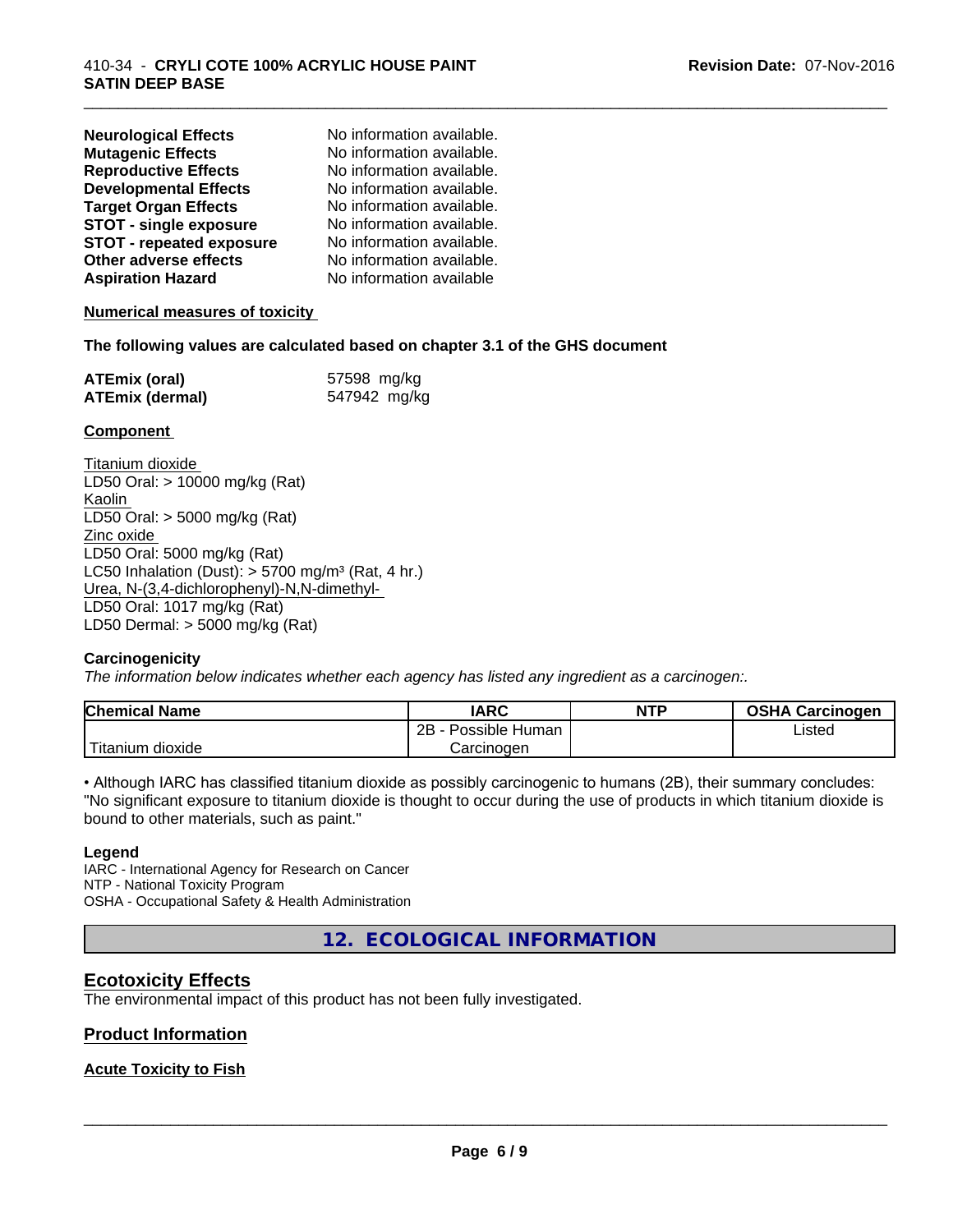\_\_\_\_\_\_\_\_\_\_\_\_\_\_\_\_\_\_\_\_\_\_\_\_\_\_\_\_\_\_\_\_\_\_\_\_\_\_\_\_\_\_\_\_\_\_\_\_\_\_\_\_\_\_\_\_\_\_\_\_\_\_\_\_\_\_\_\_\_\_\_\_\_\_\_\_\_\_\_\_\_\_\_\_\_\_\_\_\_\_\_\_\_

#### No information available

#### **Acute Toxicity to Aquatic Invertebrates**

No information available

#### **Acute Toxicity to Aquatic Plants**

No information available

#### **Persistence / Degradability**

No information available.

#### **Bioaccumulation / Accumulation**

No information available.

#### **Mobility in Environmental Media**

No information available.

**Ozone** No information available

#### **Component**

#### **Acute Toxicity to Fish**

Titanium dioxide  $\overline{\text{LC50:}}$  > 1000 mg/L (Fathead Minnow - 96 hr.) Urea, N-(3,4-dichlorophenyl)-N,N-dimethyl- LC50: 3.5 mg/L (Rainbow Trout - 96 hr.)

#### **Acute Toxicity to Aquatic Invertebrates**

No information available

#### **Acute Toxicity to Aquatic Plants**

No information available

| 13. DISPOSAL CONSIDERATIONS                                                                                                                                                                                               |
|---------------------------------------------------------------------------------------------------------------------------------------------------------------------------------------------------------------------------|
| Dispose of in accordance with federal, state, and local regulations. Local<br>requirements may vary, consult your sanitation department or state-designated<br>environmental protection agency for more disposal options. |
| <b>TRANSPORT INFORMATION</b><br>14.                                                                                                                                                                                       |
| Not regulated                                                                                                                                                                                                             |
| Not regulated                                                                                                                                                                                                             |
| Not regulated                                                                                                                                                                                                             |
| 15. REGULATORY INFORMATION                                                                                                                                                                                                |
|                                                                                                                                                                                                                           |

## **International Inventories**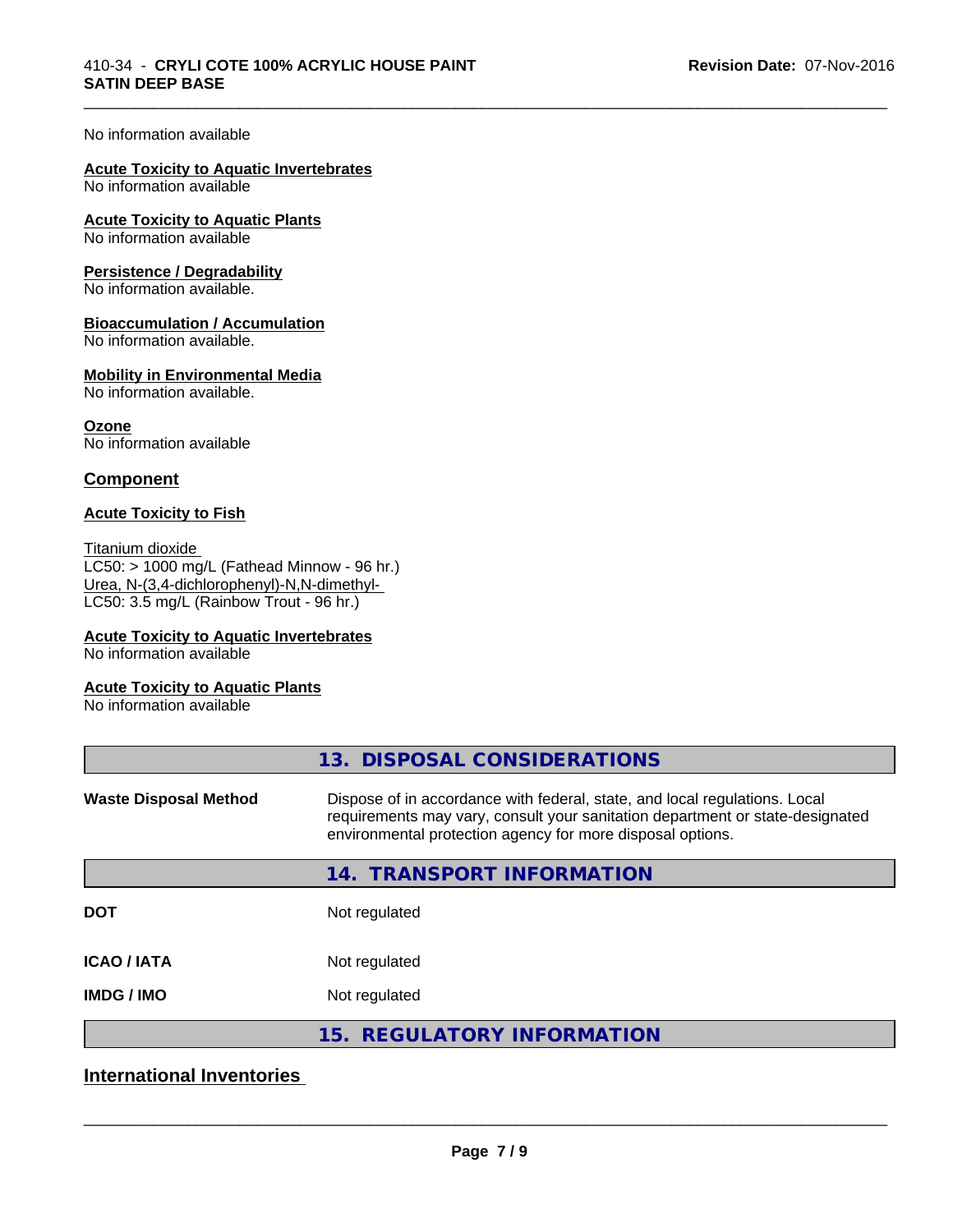| <b>TSCA: United States</b> | Yes - All components are listed or exempt. |
|----------------------------|--------------------------------------------|
| <b>DSL: Canada</b>         | Yes - All components are listed or exempt. |

### **Federal Regulations**

| SARA 311/312 hazardous categorization |     |  |
|---------------------------------------|-----|--|
| Acute Health Hazard                   | Nο  |  |
| Chronic Health Hazard                 | Yes |  |
| Fire Hazard                           | Nο  |  |
| Sudden Release of Pressure Hazard     | Nο  |  |
| Reactive Hazard                       | No  |  |

## **SARA 313**

Section 313 of Title III of the Superfund Amendments and Reauthorization Act of 1986 (SARA). This product contains a chemical or chemicals which are subject to the reporting requirements of the Act and Title 40 of the Code of Federal Regulations, Part 372:

| <b>Chemical Name</b> | <b>CAS-No</b> | Weight % (max) | <b>CERCLA/SARA 313</b><br>(de minimis concentration) |
|----------------------|---------------|----------------|------------------------------------------------------|
| Zinc oxide           | 1314-13-2     |                |                                                      |

\_\_\_\_\_\_\_\_\_\_\_\_\_\_\_\_\_\_\_\_\_\_\_\_\_\_\_\_\_\_\_\_\_\_\_\_\_\_\_\_\_\_\_\_\_\_\_\_\_\_\_\_\_\_\_\_\_\_\_\_\_\_\_\_\_\_\_\_\_\_\_\_\_\_\_\_\_\_\_\_\_\_\_\_\_\_\_\_\_\_\_\_\_

## **Clean Air Act,Section 112 Hazardous Air Pollutants (HAPs) (see 40 CFR 61)**

This product contains the following HAPs:

*None*

## **State Regulations**

#### **California Proposition 65**

This product may contain small amounts of materials known to the state of California to cause cancer or reproductive *harm.*

#### **State Right-to-Know**

| <b>Chemical Name</b>                 | <b>Massachusetts</b> | <b>New Jersey</b> | Pennsylvania |
|--------------------------------------|----------------------|-------------------|--------------|
| Titanium dioxide                     |                      |                   |              |
| Kaolin                               |                      |                   |              |
| Zinc oxide                           |                      |                   |              |
| Urea.                                |                      |                   |              |
| N-(3,4-dichlorophenyl)-N,N-dimethyl- |                      |                   |              |

#### **Legend**

X - Listed

## **16. OTHER INFORMATION**

**HMIS** - **Health:** 1\* **Flammability:** 0 **Reactivity:** 0 **PPE:** - **HMIS Legend** 0 - Minimal Hazard